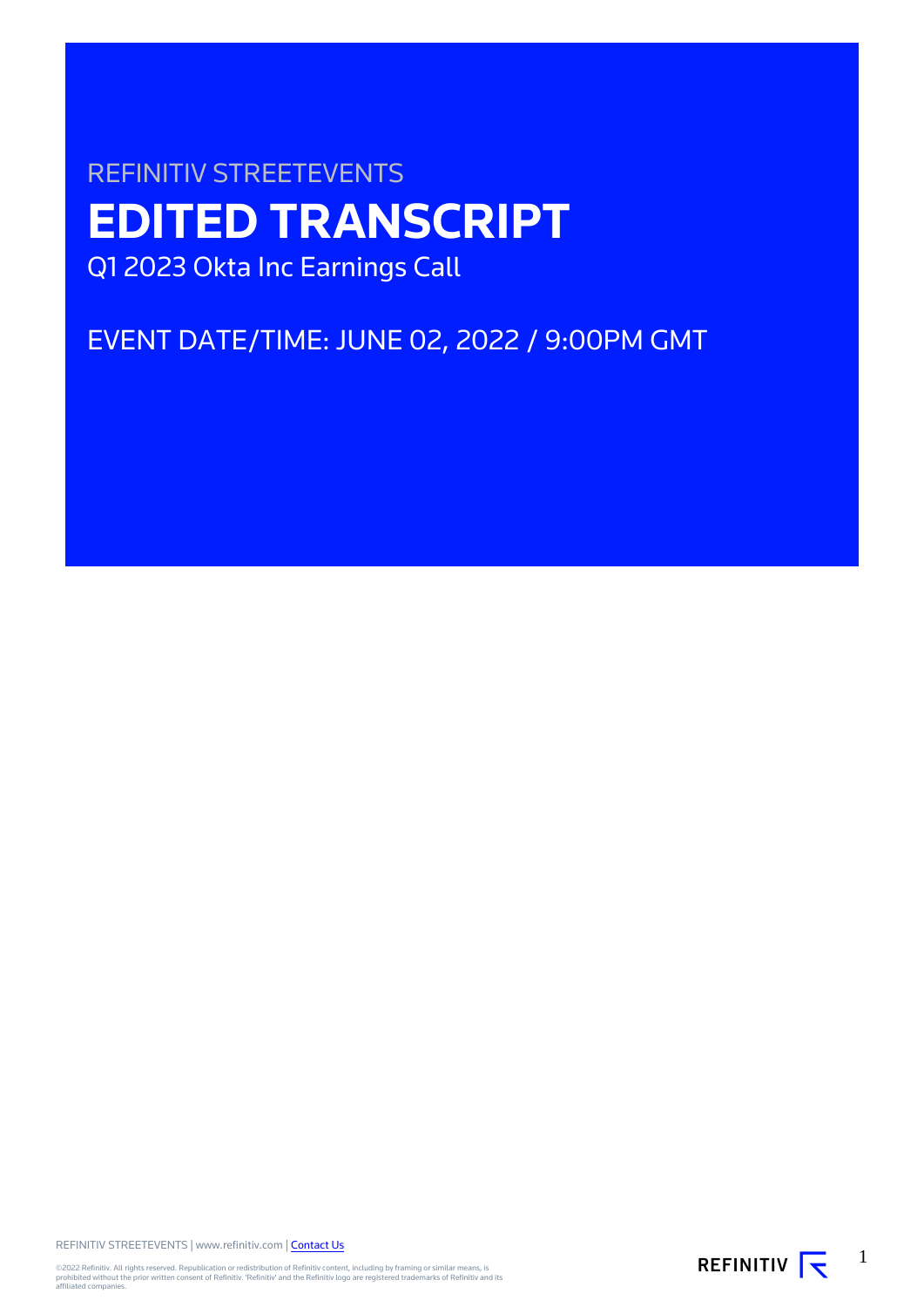# **CORPORATE PARTICIPANTS**

**Brett Tighe** Okta, Inc. - CFO **Dave Gennarelli** Okta, Inc. - VP of IR **Jacques Frederic Kerrest** Okta, Inc. - Co-Founder, Executive Vice Chairperson & COO **Todd McKinnon** Okta, Inc. - Co-Founder, Chairman & CEO

#### **CONFERENCE CALL PARTICIPANTS**

**Adam Charles Borg** Stifel, Nicolaus & Company, Incorporated, Research Division - Associate **Adam Tyler Tindle** Raymond James & Associates, Inc., Research Division - Senior Research Associate **Brian Lee Essex** Goldman Sachs Group, Inc., Research Division - Equity Analyst **Eric Michael Heath** KeyBanc Capital Markets Inc., Research Division - Research Analyst **Fatima Aslam Boolani** Citigroup Inc., Research Division - Director & Co-Head of Software Research **Gray Wilson Powell** BTIG, LLC, Research Division - MD & Security and Analytics Software Analyst **Gregg Steven Moskowitz** Mizuho Securities USA LLC, Research Division - MD of Americas Research **Hamza Fodderwala** Morgan Stanley, Research Division - Equity Analyst **Jonathan Frank Ho** William Blair & Company L.L.C., Research Division - Technology Analyst **Joshua Alexander Tilton** Wolfe Research, LLC - Research Analyst **Justin Micahel Donati** Wells Fargo Securities, LLC, Research Division - Associate Analyst **Keith Frances Bachman** BMO Capital Markets Equity Research - MD & Senior Research Analyst **Matthew George Hedberg** RBC Capital Markets, Research Division - Analyst **Rudy Grayson Kessinger** D.A. Davidson & Co., Research Division - SVP & Senior Research Analyst **Trevor James Walsh** JMP Securities LLC, Research Division - VP and Equity Research Analyst

#### **PRESENTATION**

#### **Dave Gennarelli Okta, Inc. - VP of IR**

Hi, everybody. Welcome to Okta's First Quarter Fiscal Year 2023 Earnings Webcast. I'm Dave Gennarelli, Senior Vice President of Investor Relations at Okta. With me in today's meeting, we have Todd McKinnon, our Chief Executive Officer and Co-Founder; Brett Tighe, our Chief Financial Officer; and Frederic Kerrest, our Executive Vice Chairman, Chief Operating Officer and Co-Founder.

Today's meeting will include forward-looking statements pursuant to the safe harbor provisions of the Private Securities Litigation Reform Act of 1995, including, but not limited to, statements regarding our financial outlook and market positioning. Forward-looking statements involve known and unknown risks and uncertainties that may cause our actual results, performance or achievements to be materially different from those expressed or implied by the forward-looking statements.

Forward-looking statements represent our management's beliefs and assumptions only as of the date made. Information on factors that could affect the company's financial results is included in our filings with the SEC from time to time, including the section titled Risk Factors in our previously filed Form 10-K. In addition, during today's meeting, we will discuss non-GAAP financial measures. These non-GAAP financial measures are in addition to, and not as a substitute for or superior to, measures of financial performance prepared in accordance with GAAP. A reconciliation between GAAP and non-GAAP financial measures and a discussion of the limitations of using non-GAAP measures versus their closest GAAP equivalents is available in our earnings release. You can also find more detailed information in our supplemental financial materials, which include trended financial statements and key metrics posted on our Investor Relations website.

In today's meeting, we will quote a number of numeric or growth changes as we discuss our financial performance. And unless otherwise noted, each such reference represents a year-over-year comparison.

#### And now I'd like to turn the meeting over to Todd McKinnon. Todd?

#### **Todd McKinnon Okta, Inc. - Co-Founder, Chairman & CEO**

Thanks, Dave, and thank you, everyone, for joining us this afternoon. Before getting into our Q1 results, I thought it would be helpful to first talk about the security event from last quarter. Okta has a culture of learning and improving, and we're moving forward with our core values of love our customers and transparency as the foundation. By now, I'm sure most of you are familiar with the conclusions we shared coming out of our investigation. You can find the details on our new Transparency web page.

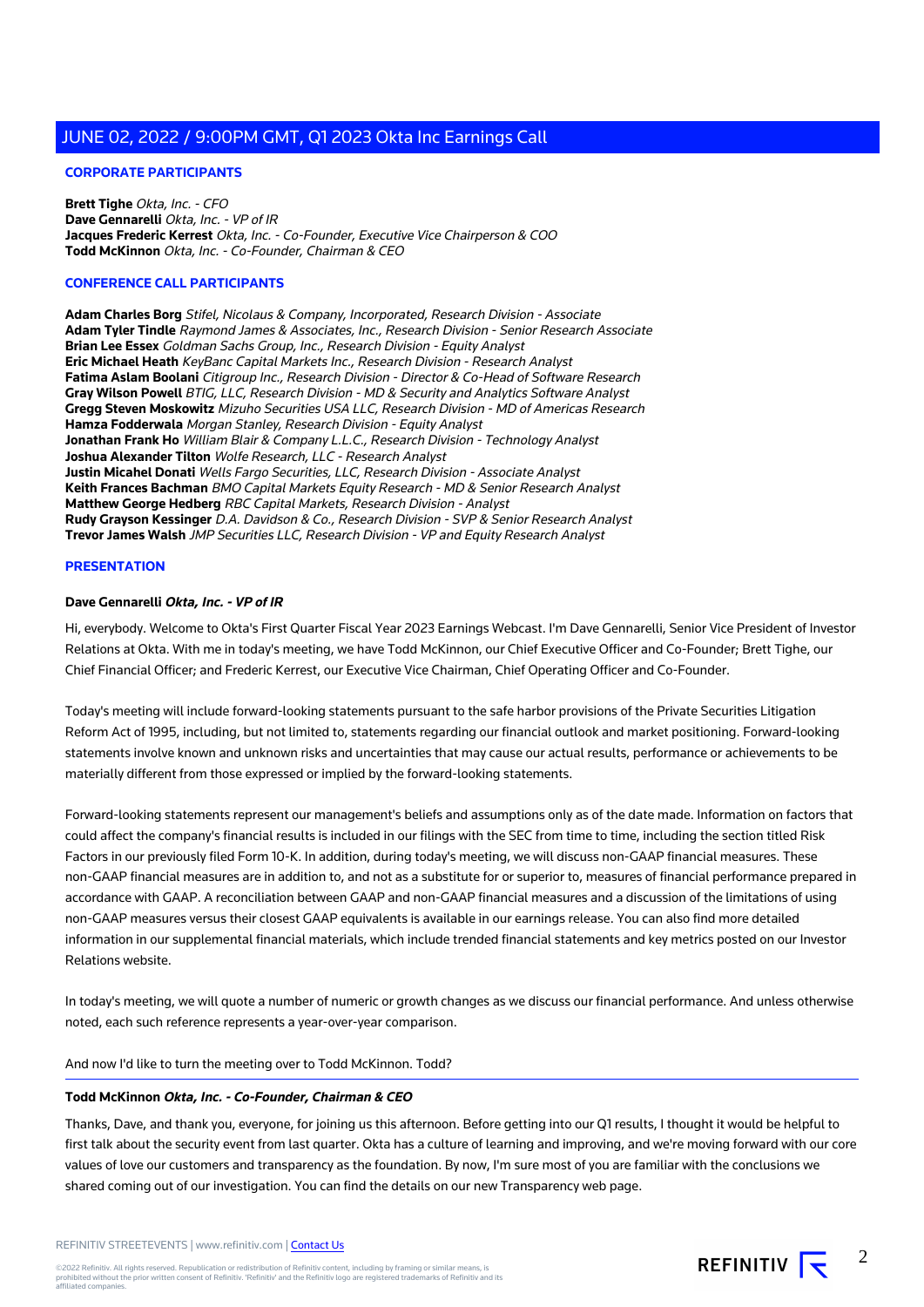In the days and weeks following the incident, we connected with thousands of customers. We have committed to taking action on a number of fronts, including requiring more robust security measures from our third-party service providers and better processes for communications, which reflect the input from our customer conversations.

One theme that has become crystal clear from these customer conversations is that Okta is even more critical than ever to an organization's IT environment and security posture. Additionally, these conversations further strengthened our belief that as cloud deployments proliferate, there will be just a few primary clouds that really matter inside an organization. Identity is the connective tissue to all of the other primary clouds as it facilitates choice and flexibility while enhancing security and reducing risk in other technologies. Okta is well positioned to establish itself as a primary cloud and the standard for digital identity.

Finally, I'm sure this audience is wondering what impact the security incident had on our financial results. While we've done a lot of analysis, it's difficult to attribute any quantifiable impact on our solid Q1 results. When looking at key indicators, our competitive win rates and renewal rates have remained strong. In Q1, RPO grew 43% and current RPO grew 57%. Total revenue grew 65% and Okta standalone revenue grew 39%. New customer additions remain strong at 800, bringing our total customer base to 15,800, representing growth of 48%. We also continue to do well with large customers.

In Q1, we added over 200 customers with \$100,000 plus ACV. These new large customers continue to be balanced between new customers and upsells. Our total base of \$100,000-plus ACV customers now stands at over 3,300 and grew nearly 60%.

Here are just a few notable examples of customer wins in Q1, which come from a wide range of industries. A Fortune 500 insurance company was a great Okta SIEM and Workforce win. What's more, this customer was sourced through the AWS Marketplace, which has been doing well for Okta since we became available there in late 2020. The company sought best-of-breed tools to modernize the organization's aging IT infrastructure. Their legacy on-prem tools lack the capacity and stability to meet the needs of the business. Okta will provide a cloud-native identity solution to support their modernization efforts, while also addressing their on-prem infrastructure needs with Okta Access Gateway.

Next, a Fortune 50 global retail pharmacy was a fantastic new Okta SIEM win this quarter. The organization was facing significant shortcomings in functionality and rising maintenance costs with its legacy system, which resulted in a negative user experience and lower customer retention. The organization chose Okta as its partner to modernize its identity strategy and build deeper relationships with its tens of millions of global customers across multiple brands through secure omnichannel digital experiences.

We had a strong Auth0 win with a Fortune 50 shipping and receiving company. They selected Auth0 to support its digital transformation journey and to improve their customer experience by adopting innovative technologies. Auth0's ease of use, flexibility and customization prove to be the best solution.

Finally, TripActions, an all-in-one travel, corporate card and expense management company was another great example of a new Auth0 win with an existing Okta customer. TripActions has leveraged Okta Workforce products since 2019 to secure access to its employees and enhance its provisioning capabilities. Now Auth0's scalability, reliability and ease of deployment will support TripActions as it prepares for continued growth while freeing up developers to focus on application modernization.

Last month, we celebrated the 1-year anniversary of joining forces with Auth0. We've made a lot of progress as a combined company, with many parts of the back office functions integrated over the course of FY '22. We started the first quarter of this year with the combination of the go-to-market organizations. Together, we are addressing the massive customer identity market in a way that no other vendor or in-house IT team can.

On the product front, we're excited for the North American launch of Okta Identity Governance later this quarter, after a successful early access program. Customers are seeking a cloud-first approach to their identity governance needs and Okta Identity Governance brings modern IGA to the market.

REFINITIV STREETEVENTS | www.refinitiv.com | [Contact Us](https://www.refinitiv.com/en/contact-us)

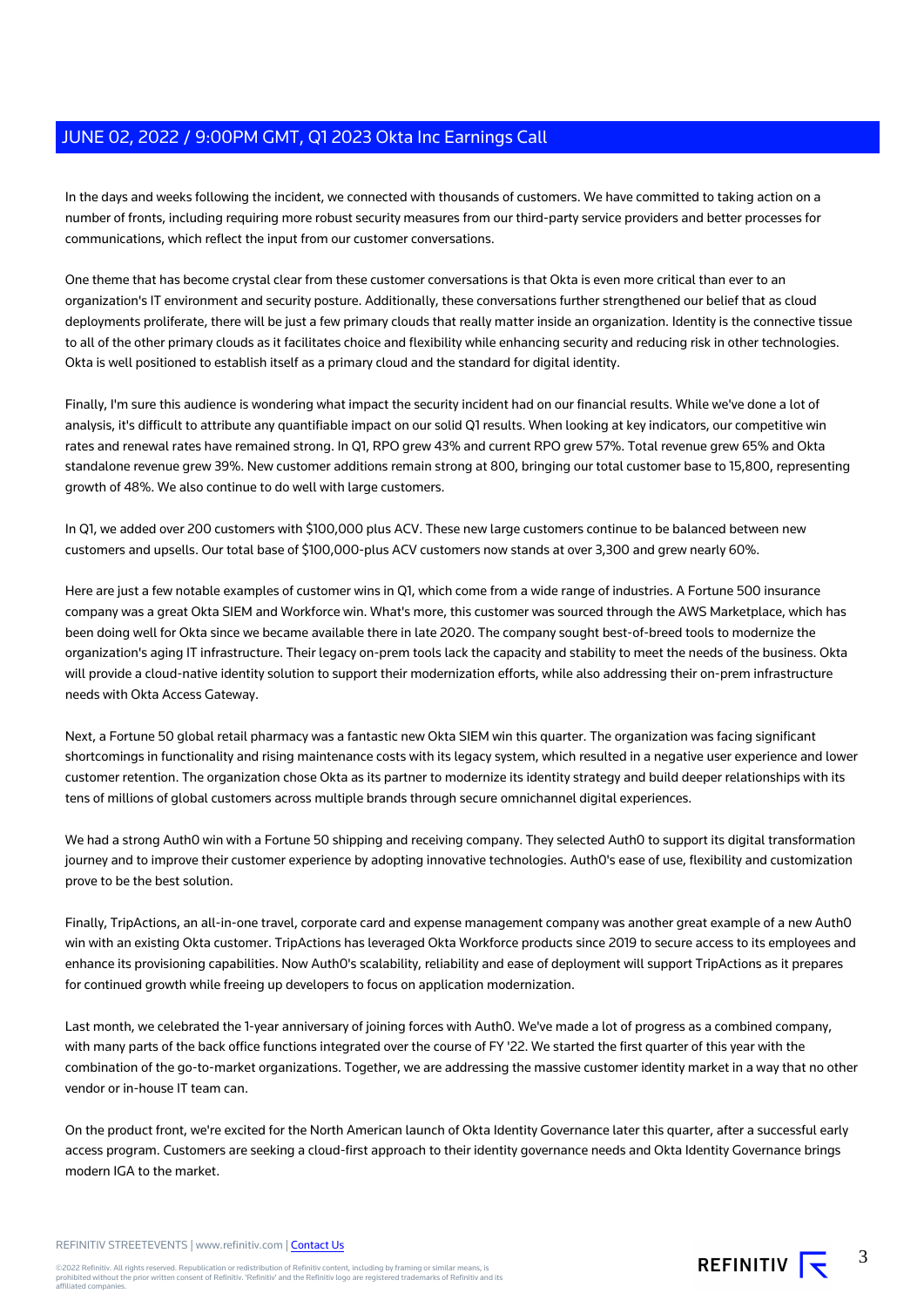Part of how we build demand and pipeline is through in-person customer engagement. Our annual Oktane user conference is always a fantastic touch point for existing customers and prospects. This year, we're augmenting Oktane with a series of smaller regional events. Just a few weeks ago, we hosted the first Okta City Tour event in New York City.

I can't overstate how energizing it is to be physically in front of customers again. And the team could really feel the excitement in the room. There were hundreds of current and potential customers in attendance, and not surprisingly, the common theme was that every company needs an identity-first strategy that solves for today and build for tomorrow. We'll be hosting more customer events across the U.S., Europe and APAC as we lead up to Oktane in early November.

Speaking of customer conversations, Okta was the only vendor recognized as an overall access management customer's choice and a customer's choice across all categories evaluated in a recent Gartner Peer Insights Voice of the Customer Report. This distinction is based on customer reviews of both Okta and Auth0 product offerings. This is the fourth time in a row that Okta has been recognized as a customer's choice in this report.

To wrap things up, it's going to be an exciting year. We're best positioned to execute against a massive \$80 billion addressable market, driven by the 3 megatrends of the deployment of cloud and hybrid IT, digital transformation projects and the adoption of Zero Trust security. Our win rates remain very strong. Okta has become even more strategic to organizations and we're the recognized leader in the market.

Now here's Brett to walk you through more of the Q1 financial details and outlook for FY '23.

# **Brett Tighe Okta, Inc. - CFO**

Thanks, Todd, and thank you, everyone, for joining us today. I'll start with some of the results for the first quarter as well as provide our business outlook. Total revenue for the first quarter accelerated to 65%, driven by a 66% increase in subscription revenue. Subscription revenue represented 96% of our total revenue. On an Okta stand-alone basis, total revenue grew 39%. Auth0 revenue net of \$1 million in recognized purchase accounting adjustments was \$66 million. We've reached the 1-year anniversary of the acquisition, and as a reminder, we will not be breaking out Auth0 contributions going forward.

RPO or backlog, which for us is contracted subscription revenue, both billed and unbilled that has not yet been recognized, grew 43% to \$2.71 billion. Current RPO, which represents subscription revenue we expect to recognize over the next 12 months, experienced growth of 57% to \$1.41 billion. The growth in current RPO was driven by strength across new and existing customers for both Okta and Auth0. We view current RPO as the better metric to assess our quarterly performance relative to calculated billings, which, as we've noted, can be noisy due to fluctuations in invoice timing and duration.

Calculated billings grew 52% when adjusted for the billings process improvements and current calculated billings grew 54%. Calculated billings as reported, grew 7% and current calculated billings grew 8%. It's been 1 year since we adopted the billings process improvements that were implemented in Q1 of last year. We are looking forward to consistent year-over-year comparisons going forward.

Turning to retention. Our dollar-based net retention rate for the trailing 12-month period remains strong at 123%. This was driven by the strong upsell motion we are seeing with our existing customers across both Okta and Auth0 as they expand on both products and users. Consistent with prior quarters, gross retention rates remained very healthy and reflect the value of our products to our customers. As always, the net retention rate may fluctuate from quarter-to-quarter as the mix of new business, renewals and upsells fluctuates.

Before turning to expense items and profitability, I'll point out that I will be discussing non-GAAP results going forward. Now looking at operating expenses. Total operating expenses grew 68%. The growth in expenses is primarily attributable to the inclusion of Auth0. Total headcount now stands at over 5,300 employees, up 75% year-over-year.

Moving to cash flow. Free cash flow was \$11 million, which yielded a 2.7% free cash flow margin. We ended the fourth quarter with a strong balance sheet anchored by \$2.5 billion in cash, cash equivalents and short-term investments.

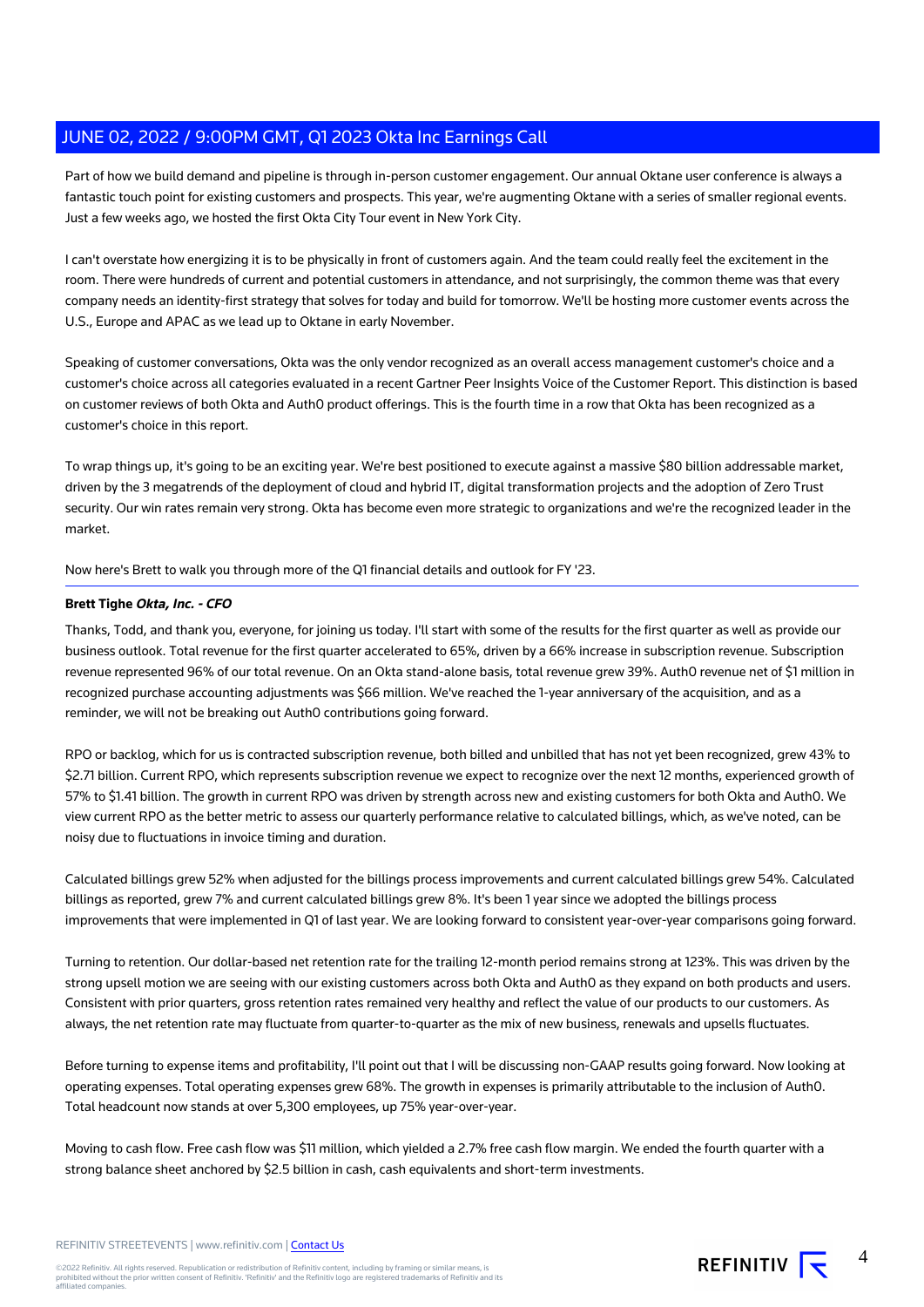Now let's get into our financial outlook. For the second quarter of FY '23, we expect total revenue of \$428 million to \$430 million, representing growth of 36%. We expect current RPO of \$1.48 billion to \$1.49 billion, representing growth of 35% to 36%. Non-GAAP operating loss of \$44 million to \$43 million and non-GAAP net loss per share of \$0.32 to \$0.31, assuming weighted average shares outstanding of approximately 156 million. For the full year FY '23, we are raising our revenue outlook and now expect total revenue of \$1.805 billion to \$1.815 billion representing growth of 39% to 40%. Additionally, we expect non-GAAP operating loss of \$167 million to \$162 million and non-GAAP net loss per share of \$1.14 to \$1.11, assuming weighted average shares outstanding of approximately 157 million.

Lastly, I want to provide a few comments to help with modeling Okta. To help with your transition to modeling on current RPO, we will continue providing a full year billings outlook for FY '23 before discontinuing any reference to billings in FY '24. We continue to expect billings for FY '23 to be approximately \$2.18 billion to \$2.19 billion, representing growth of 35% to 36% when viewed on a like-for-like basis or 27% on an as-reported basis. From a seasonality perspective, we anticipate billings in the second half of the year to represent roughly 60% of the full year total, which is consistent with normal seasonality and our comments last quarter.

And finally, we continue to expect free cash flow margin for the year to be a few points lower than last year and quarterly free cash flow margin to follow pre-COVID seasonal patterns, with Q4 being the strongest. Our long-term financial goals anchor on at least \$4 billion of revenue in FY '26 with organic growth of at least 35% each year and 20% free cash flow margin in FY '26. To achieve these targets, we will continue to scale the company from a people and processes standpoint, including investing in talent across all areas of the company as well as in systems to prepare us for the next phase of growth.

For many years, we have looked at growth and profitability through the Rule of 40 lens. We continue to do so and expect to stay over 40 for the fiscal year. We have demonstrated the powerful leverage we have in our model, and we are committed to improving profitability and free cash flow margin each year on our way to the FY '26 goal.

To wrap things up, we had a solid quarter and look forward to building on our progress. With our strong foundation and market leadership position, we plan to further capitalize on the \$80 billion market opportunity in front of us. We have a powerful financial model and expect to benefit from substantial operating leverage over time.

With that, I'll turn it back over to Dave for Q&A. Dave?

# **QUESTIONS AND ANSWERS**

# **Dave Gennarelli Okta, Inc. - VP of IR**

Thanks, Brett. I see that there are already quite a few hands raised, and I'll take them in order. (Operator Instructions) So first hand raised I saw was Hamza Fodderwala from Morgan Stanley.

# **Hamza Fodderwala Morgan Stanley, Research Division - Equity Analyst**

Todd, to the best of your knowledge, do you know of any sales cycles that were perhaps elongated or perhaps any prospects that were in the pipeline that may have withdrawn their consideration of Okta after the incident back in March?

# **Todd McKinnon Okta, Inc. - Co-Founder, Chairman & CEO**

We've looked and we can't see any quantifiable impact. I actually spent a good amount of time myself looking through opportunity by opportunity in Salesforce because as you know, I just talked to over 400 customers after the security issue. And the management team talked to over 1,000 customers. So we really heard the concerns firsthand and responded to them with our detailed action plan. And so I was curious, as we did our analysis, like I wanted to see for myself on the ground what was happening. So I look through hundreds and hundreds of opportunities, myself looked at the comments, looked at things that were pushed, looked at the reasons why they were pushed. In the normal course of business, of course, things get pushed, things get pulled in, but I wanted to see for myself.

And I was really surprised the lack of anything about lapses impacting the business. But I do think it was a significant issue for us. It was -- in terms of impacting our time, we're focused on at the management team level, it was significant. And I would never say something is

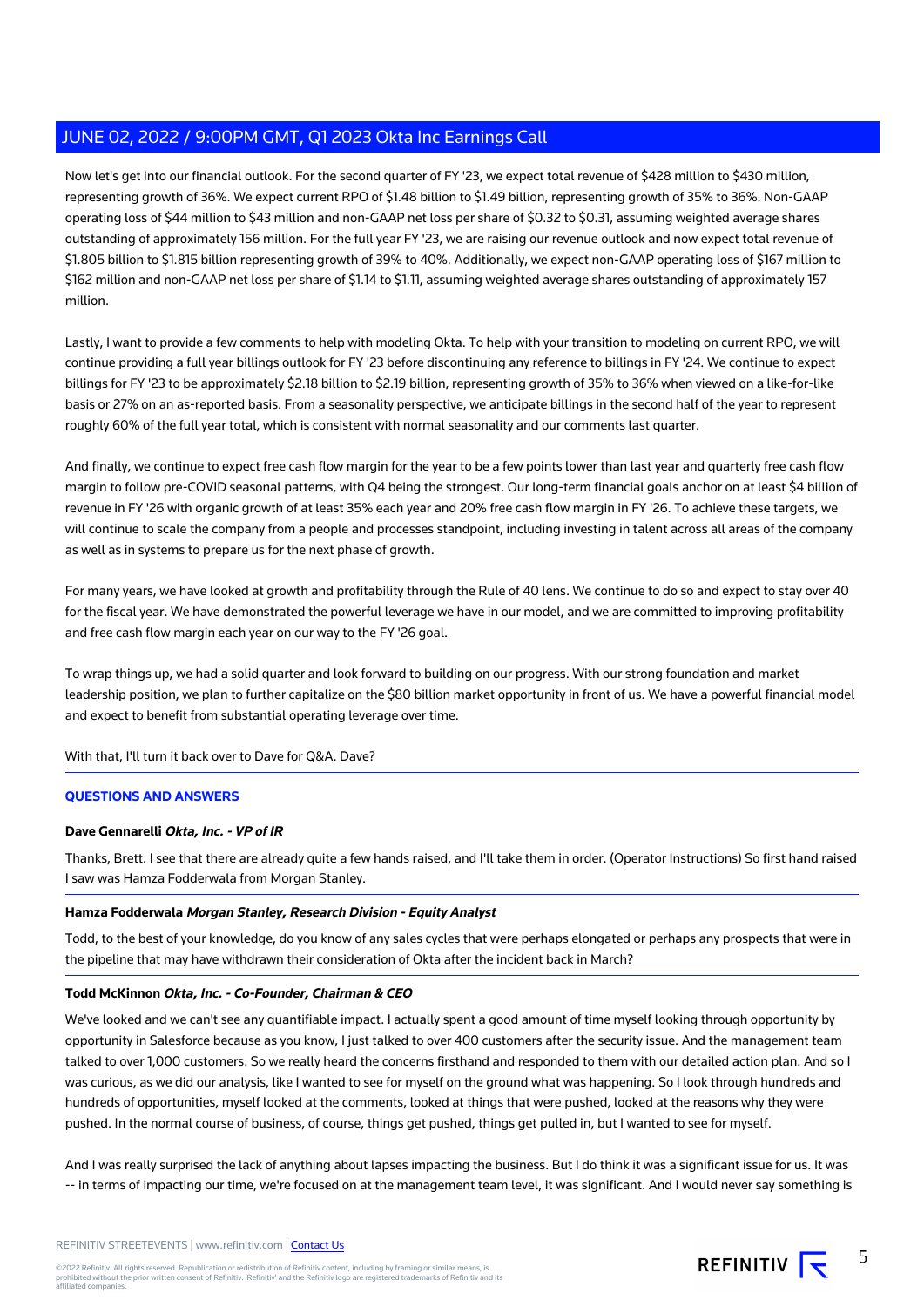positive -- something like this is positive for the company. But if you do want to take a positive view on it, the conversations were really good. And I think that our customers got to see firsthand our focus on them and our focus on how we're 100% committed to making them successful. And when we have a mistake, when we do something, we could -- when there's something we could do better, we listen to them and we take action and we build that long-term partnership that they crave.

And one thing that this has made really clear is that Okta is critical infrastructure and identity is critical infrastructure. And I think customers want to see a company that will come through under pressure and have their back under pressure and act in there just under pressure. I think that's what they saw. So as we start to put in the rearview mirror, I feel really, really -- I feel pride in how we responded and the fact that we're building a stronger company because of it.

#### **Dave Gennarelli Okta, Inc. - VP of IR**

Great. Next question comes from Adam Tindle at Raymond James.

#### **Adam Tyler Tindle Raymond James & Associates, Inc., Research Division - Senior Research Associate**

Okay. Brett, I just wanted to ask you, when you're talking about the fiscal '26 targets, you talked about continuing to invest to get there. Obviously, in this market, there's been a lot more focus on profitability lately. And I'm just wondering about the balance between those 2? And maybe more specifically, do you think Q1 was sort of a peak loss quarter and we're going to see continuous improvement from here? I know there's been fits and starts with profitability, but trying to get a sense of whether the worst is kind of behind us, why or why not.

# **Todd McKinnon Okta, Inc. - Co-Founder, Chairman & CEO**

I'll jump in first, Adam, and then Brett can give his feelings as well or answer your question from his perspective. Obviously, I've talked to a lot of investors and I hear the questions that are about growth and profitability. And I think about this pretty simply from a high level that we have a massive market opportunity. I know you hear us say that a lot but it truly is -- it's a transformative market opportunity. The world needs identity with more cloud and more remote work and more focus on security, more digital transformation. They need an identity platform. And we're very focused on building that identity platform and investing -- making the right investments to bring our vision to fruition.

We also know that to run a good company, you have to run it efficiently. And when I look at the trade-offs between growth and profitability, I feel like we've always had a reasonable trade-off between investing for the future, but doing so in a way that was -- the investments were -- we made sure the investments are paid back. We're not running around making investments that are prudent and we continue to operate that way. And I feel like it would be shortsighted to change course dramatically on that, when we still have this massive opportunity in front of us.

# **Brett Tighe Okta, Inc. - CFO**

I'll just add to that. Thank you, Adam, for the question. Look, I mean we remain confident in the model and just what Todd was saying, we've been balancing Rule of 40 since the beginning of this company, and we will continue to do so in the future. So balancing that growth and profitability over time as we go into this massive market opportunity in front of us.

As far as more specifically to your question around the seasonality of the free cash flow in FY '23, if you look at pre-COVID free cash flow, we did traditionally have a dip in free cash flow margin in Q2. So we do expect that to drop kind of in that mid- to high negative free cash flow margin percent in Q2, but then we will exit the year with the highest free cash flow margin in Q4, which will then get us to that, a few points lower than FY '23 or FY '22 free cash flow margin. So hopefully it gives you a little bit more information about how we're seeing that traditional kind of seasonality return in our business.

And the primary reason for that is if you think about the way we bill our customers, the collections number in Q2 is traditionally the lowest because we collect a lot of money in Q1 from the Q4 strength in bookings. And Q1 has always been seasonally our lowest sales quarter, and we're continuing to see that this year as the lowest seasonal amount of the year. And so we build back up as we go through the year. And so ultimately, that's why you see that little bit of a dip in free cash flow margin in FY -- in Q2, just like we've seen in prior years, prior to COVID.

#### REFINITIV STREETEVENTS | www.refinitiv.com | [Contact Us](https://www.refinitiv.com/en/contact-us)

©2022 Refinitiv. All rights reserved. Republication or redistribution of Refinitiv content, including by framing or similar means, is<br>prohibited without the prior written consent of Refinitiv. 'Refinitiv' and the Refinitiv affiliated companies.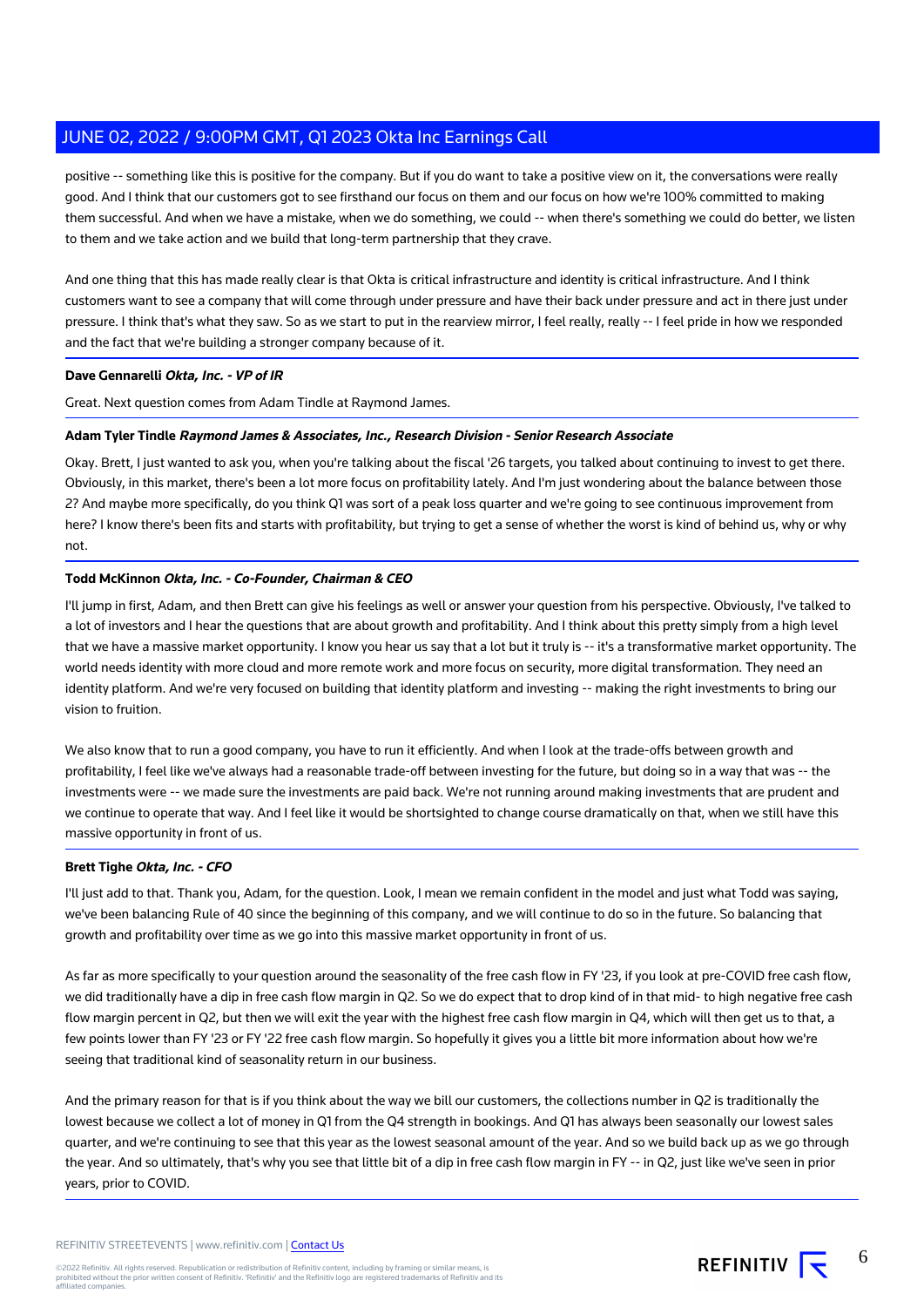#### **Dave Gennarelli Okta, Inc. - VP of IR**

And Brett, can you clarify what you said around mid- to single high -- single digits?

#### **Brett Tighe Okta, Inc. - CFO**

Yes, mid- to high single digits, sorry, if I didn't say single digits in terms of free cash flow margin.

#### **Dave Gennarelli Okta, Inc. - VP of IR**

Great. Right. Next up, we have Jonathan Ho from William Blair.

#### **Jonathan Frank Ho William Blair & Company L.L.C., Research Division - Technology Analyst**

I just wanted to, I guess, maybe start out with trying to understand, I guess, your sales integration process. How has that gone? And can you give us a sense of maybe some of the incremental opportunities that have come out of that?

#### **Todd McKinnon Okta, Inc. - Co-Founder, Chairman & CEO**

Yes. Jonathan, it's nice to see you. We just celebrated the 1-year anniversary of joining forces with Auth0, which is great. And as we've said in the past, the key here is keeping the momentum going in both Okta and Auth0. Both businesses were doing very well, and that's the continued focus. We've made a lot of progress as a combined company. Many parts of the back office functions were integrated over the course of FY '22, which is great. And we started Q1 with the combination of go to -- combining the go-to-market organizations.

I think there's no real finish line when it comes to integrations. But I think we're really focused on addressing this massive customer identity access management market in a way that, frankly, no other vendor can in terms of independence and neutrality, we have the only 2 modern public cloud solutions and certainly no in-house IT can. So I think we've made great progress. There's still a little bit to do, but we're in good shape.

#### **Dave Gennarelli Okta, Inc. - VP of IR**

Next question from Eric Heath at KeyBanc.

# **Eric Michael Heath KeyBanc Capital Markets Inc., Research Division - Research Analyst**

Great. Just first one, curious if there's any update around how you're considering the contribution of IGA and or PAM into your guidance? I believe last quarter you said it wasn't being factored in.

#### **Brett Tighe Okta, Inc. - CFO**

Go ahead, Todd.

#### **Todd McKinnon Okta, Inc. - Co-Founder, Chairman & CEO**

Sorry, Brett. IGA and PAM are areas we've talked about before. They aren't in our guidance. We're not counting on material contribution in the guidance we provided. They're really longer-term plays, and they're very important in the longer term because we're building this primary cloud for identity. And what the market wants, what the buyers want, what the customers want is they want one integrated access management platform that will do access management across all the resources, apps, on-premise apps, cloud apps, servers, privileged accounts and also do the governance reporting in attestation on that access -- on those -- on that access management.

So that's a platform we're building. And as I mentioned in the prepared comments, the IGA product is going to be launched in North America this quarter. We're very excited about that. It's had great success in the early access program. which proves out not that it's just -- not only that it's working, but also the customers want to buy it and find them valuable. So that's very validating. On the PAM side, we've made the decision to add a few more features to our Advanced Server Access Management product. And that then pushes out the release of the PAM -- the initial PAM product a couple of quarters. And we'll have more updates for you on that through later on in the year, but we're excited about both areas. And the whole converged platform story is really, really coming together. We're excited about that.

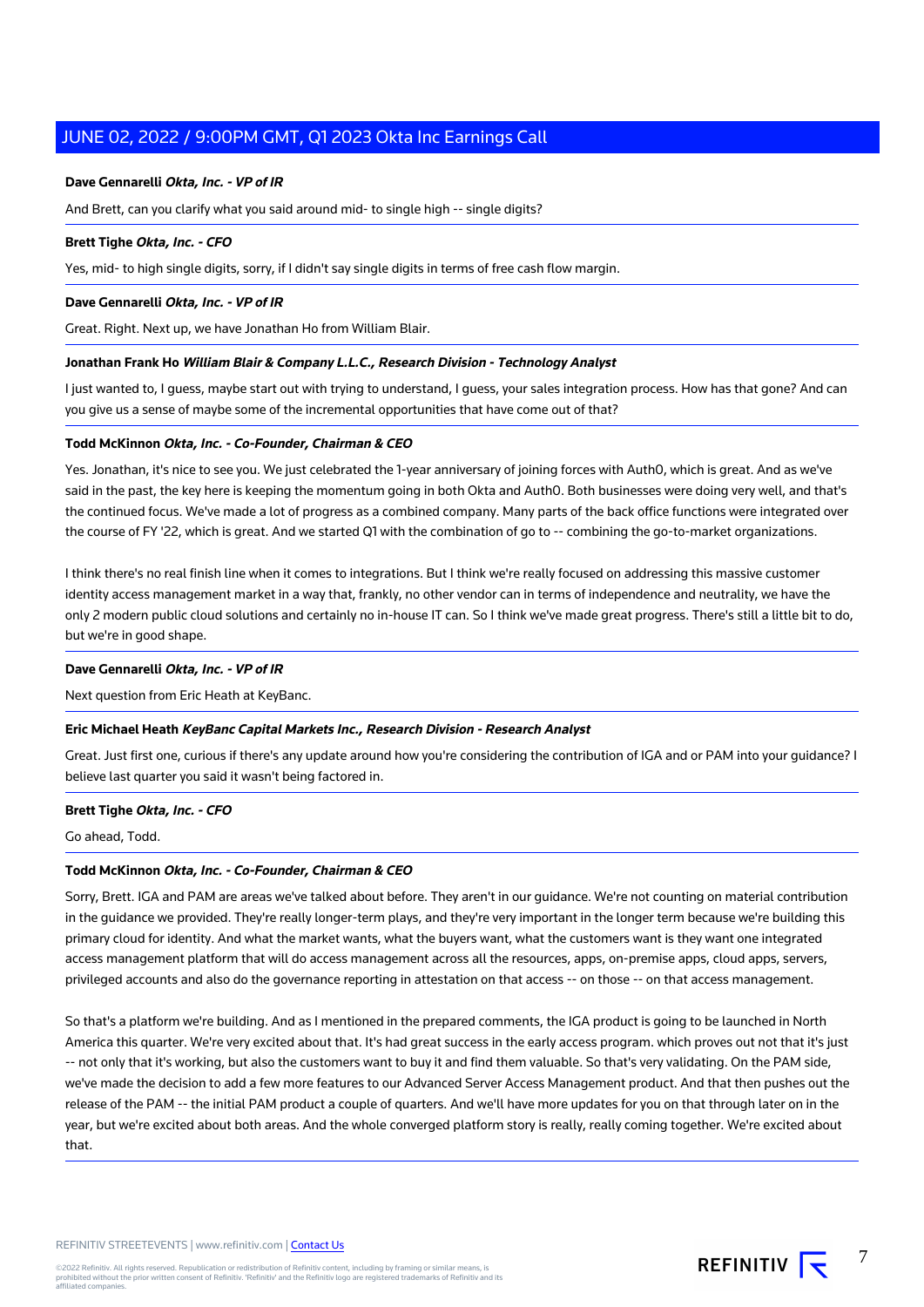### **Dave Gennarelli Okta, Inc. - VP of IR**

Okay. Next, let's go to Gray Powell at BTIG.

### **Gray Wilson Powell BTIG, LLC, Research Division - MD & Security and Analytics Software Analyst**

Okay. Great. And congratulations on the numbers. It's good to see them come through. So yes, Todd, it sounds like you're pulled into a lot more customer conversations this quarter than normal. So maybe 2 related questions, if it was an existing customer, how often do the conversation get elevated to a C-level executive versus sort of the typical security team that you'd be talking with? And then if it was a new customer, did you see them taking any extra steps through the deal process? Was there like an extra conversation or just something extra that happened to get them over the finish line?

#### **Todd McKinnon Okta, Inc. - Co-Founder, Chairman & CEO**

Yes. Thanks, Gray. It's nice to see you. The -- my customer conversations, I talked to a lot of customers in general. There were a bunch of very specific security issue conversations. And what we did as a management team is -- this is a big deal for customers. So we got on Zoom with them and had hundreds and hundreds of meetings to talk to them about what happened, reassure them that we were listening to their concerns, we were addressing their concerns and have a published action report that we're executing on that takes into account all of those concerns. So we wanted to be very proactive about it, do a lot of outreach, a lot of conversations and reassure them that we had things under control.

During those conversations, I was -- I said before that it's -- you never want to say there's a positive out of something like this. But the level of conversations and the people we were engaged with in these customers and prospective customers was incredibly senior. And the conversations after some initial communication and feedback became very strategic along the lines of we're counting on you to be the backbone of our entire technological infrastructure. Things like this, with very senior people, both on the -- traditionally where we've been really strong, having conversations on the IT side and on the security side, we've got into new areas like executive management, Board-level conversations, risk and compliance and areas that traditionally we haven't talked to as much.

So the conversations were productive in that sense. And I think we did a good job of instilling confidence because customers do want to partner and they want a long-term partner, and they know that this is a critical area, and I think we were able to show them that we were that partner.

### **Brett Tighe Okta, Inc. - CFO**

Yes, Gray, I would just add, look, identity and security, if they were not before, have certainly become even more so top priorities for C-level executives and Board members. The future of the enterprise is going to be more software-enabled, not less so and identity is at the core of that. And as Todd said, a lot of these larger organizations are literally saying, "I'm looking for a foundational partner around identity to build out my infrastructure."

Just yesterday, we had the global CIO of one of the major branches of the DoD in our office with his entire executive team talking to us for the entire day about the future of identity and what it was going to look like. And I mean these are just the kinds of conversations, frankly, that regardless of what happened in Q1 with that security event or not, we were not having these conversations 6 or 12 months ago, and I think it portends very well for the future.

# **Dave Gennarelli Okta, Inc. - VP of IR**

Let's go to Gregg Moskowitz at Mizuho.

#### **Gregg Steven Moskowitz Mizuho Securities USA LLC, Research Division - MD of Americas Research**

All right. So you added 800 net new customers this quarter which, given the security incident, was better than most investors were expecting. Two questions here. First, can you provide some color on what the linearity of new paid customers look like this quarter? And then second, so Brett, I know you said that gross renewal rates were very healthy. But just to be clear on this point, was there any degradation in Q1 as a result of the incident?

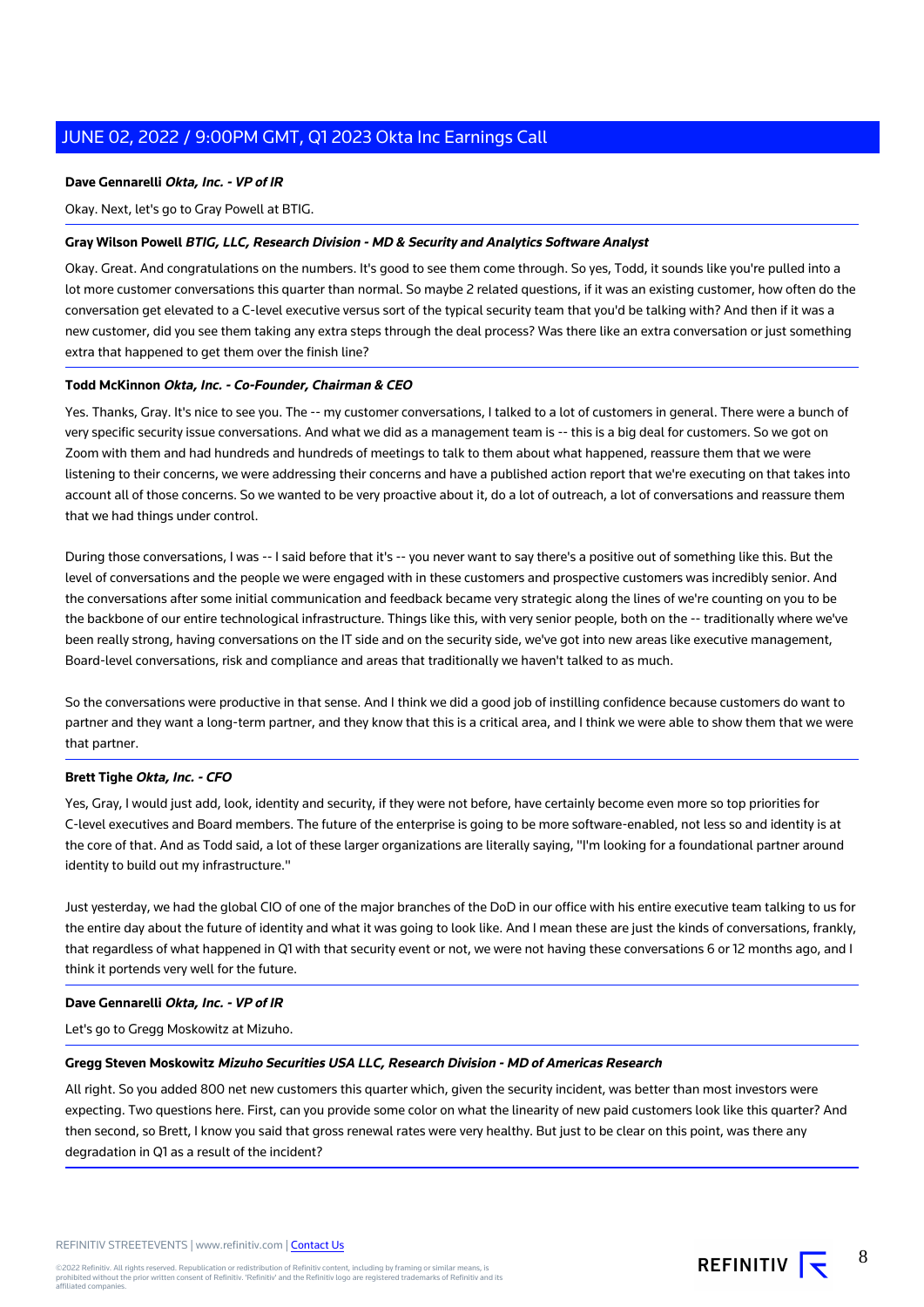### **Brett Tighe Okta, Inc. - CFO**

No degradation from the incident. In fact, we were near all-time highs at this point on gross retention, which frankly just shows both Freddie and Todd have been talking about for the first part of this call, which is how important we are to our customers, right? We are critical to their success. As far as the linearity in the quarter, it look like any other quarter. Our Q1 linearity was like a normal Q1 linearity. So we've -- like we said, we don't see any real quantitative effects from the security incident. Believe us, we've looked. And obviously, we're going to continue to look because we're being thoughtful about this and making sure that we're keeping an eye on this because this has been an important issue for us.

# **Dave Gennarelli Okta, Inc. - VP of IR**

Okay. Next, we'll go to Josh Tilton at Wolfe Research.

### **Joshua Alexander Tilton Wolfe Research, LLC - Research Analyst**

cRPO, I believe, came in kind of ahead of the guidance you gave last quarter, but billings was sort of in that range. So how should we think about your ability to outperform on both these metrics for 2Q and kind of for the rest of the year?

#### **Brett Tighe Okta, Inc. - CFO**

Yes, I can take that question. Look, I mean, we had a good quarter, billings, 52% calculated billings growth. Current was -- current calculated billings growth was 54%. Both those are adjusted for the billings process change. But look, we've talked to you for several quarters in a row on kind of why we're alluding to shifting off of billings to current RPO in FY '24 as we just frankly believe billings has got some noise in it. And sometimes it helps the growth rate, sometimes it makes the growth rate have a headwind to it.

And I look at it in kind of like 2 different buckets. I look at it as kind of like operational run-the-business type issues that can influence the growth rate up or down. And I put the kind of, I think, we've talked about in the past, which are invoice timing dynamics that we've obviously chatted about over the last several quarters, invoice duration and then the billings process changes. These are operational things that are going on that we're making the decisions at the time that we believe were in the best interest of the long-term health of the business. But they can influence the metric up or down and in kind of an incorrect way. And so that's why we've kind of shifted us more towards current RPO. That's one bucket of kind of like one umbrella of areas that we think make calculated billings as really just not the best metric.

And then the second one, which I would argue was actually even more important is if you think about the correlation between billings and future subscription revenue growth, it is much weaker than the correlation between current RPO and future subscription revenue. And so that's why we've been talking more about current RPO these days. Look, the current RPO guidance, 35% to 36%, \$1.48 billion to \$1.49 billion. Strong growth in the business. But one thing I do want to point out between the growth rates from Q1 to Q2 in a lot of our metrics, we've got the annualization of Auth0.

So obviously, 57% current RPO in Q1 for the full company. And then 35% to 36% in Q2. Nothing is going on other than the fact that Auth0 is not in the Q1 compare period and is in the Q2 compare period. We're going to see that also in billings. We're going to see it in the customer count numbers. So I just want to make sure everybody is aware that, that's really the reasons for the change.

And like I said, we're going to continue to push more towards current RPO, like I said earlier in the call. We're definitely going to get off of billings in FY '24 and really just focus on current RPO because ultimately, we feel it is a better metric for all of us to discuss because of the higher correlation and just a better metric to understand how the health of our business is going.

#### **Dave Gennarelli Okta, Inc. - VP of IR**

Great. Next we'll go to Keith Bachman of BMO.

# **Keith Frances Bachman BMO Capital Markets Equity Research - MD & Senior Research Analyst**

Great. I wanted to ask a question about also the investment horizons and break it into 2 parts is, a, as you think about some of the investments you're making this year and longer-term profile, how much of the competitive landscape is influencing that? And what I mean by that is Microsoft is a formidable player. You have another pure plays and yet you're leaving yourself a lot of opportunity to shape

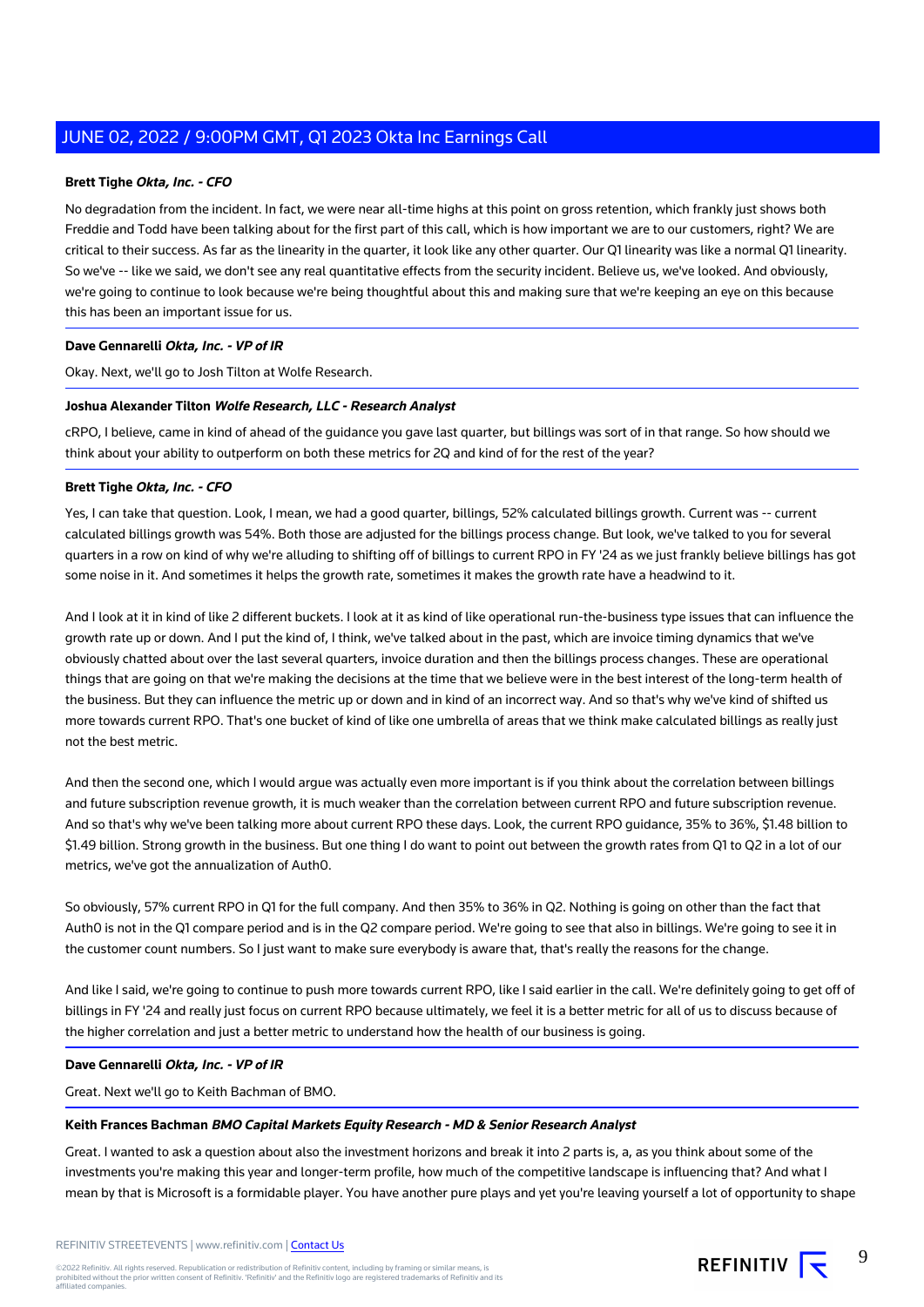investments through FY '26 before generating meaningful cash flow. So just trying to understand how much the competitive nature of the segment is influencing it.

And then, b, Brett, in particular, I want to try this question again. You're guiding to call it, \$165 million op loss this year. Can you at least comment on your journey to '26? Does the operating loss improve as you march towards '26?

#### **Todd McKinnon Okta, Inc. - Co-Founder, Chairman & CEO**

Yes, I'll take the first part. I think it's a really important question. The strategy is very, very clear. We have been successful. And going forward, we will be successful because identity has become a critical, critical platform in the modern IT environment. If you want to adopt cloud, if you want to migrate to the cloud, if you want to support remote work, if you want to support multiple devices, if you want to do it in a secure way, if you want to build a great customer-facing solutions, you need identity and you need it in your platform.

And so the strategy is to build that platform, whether it's across both markets and both markets are key. You can't have the de facto primary cloud identity platform only being in Workforce or only being in customer identity, you have to be in both. You have to dominate both. So our strategy is to do just that. On the Workforce side, we're extending our lead with capabilities throughout the platform. We've talked a little bit about PAM and IGA, which are important in the longer term. And on the customer identity side, it's -- we have to have the best identity platform for developers. And we have to have the best identity platform, bar none, across all the competitors. So that's what we're focused on.

If you look at our top 3 and the investment required to do that is an investment that's going to help us win the customer identity market, which is our top company priority for this year. It's going to help establish this concept and this idea that identity is one of this primary cost in enterprises. And we're going to talk to every CIO and every CEO and every Board of Directors, in a few years, once we are successful. And they're going to agree that identity is a critical investment area and Okta has the #1 leading identity platform across all these dimensions.

So that's what we're shooting for. And that's what when we say we're going to grow and we're going to invest, it's both products, it's both go-to-market to extend our lead and establish this concept of this primary identity cloud for many years in the future.

#### **Keith Frances Bachman BMO Capital Markets Equity Research - MD & Senior Research Analyst**

Okay. Okay. Great. And then Brett, any comments on...

#### **Brett Tighe Okta, Inc. - CFO**

Yes. Happy to answer that question. So when we think about the future, obviously, we're going to institute what we've done in the past, which is Rule of 40, right? We've been balancing it forever. We're going to continue to balance it in the future. So obviously, free cash flow is a part of that formula. But when you think about non-GAAP operating loss, obviously, non-GAAP operating loss will travel with that free cash flow improvement. Now when it will be non-GAAP operating profit, I can't exactly comment on that. But in other words, you should see the 2 travel together. As we improve free cash flow margin, you're going to see an improvement in operating loss and eventually into operating profit at some point in the future.

#### **Dave Gennarelli Okta, Inc. - VP of IR**

Okay. Next, we'll go to Trevor Walsh at JMP.

# **Trevor James Walsh JMP Securities LLC, Research Division - VP and Equity Research Analyst**

Great. Todd, I want to just dig in on some of your comments around the longer-term platform view in the context of IGA and PAM. So it seems like customers, especially on the larger side, are content with kind of maintaining their IGA tool, their PAM tool and their access tool, and that's just their kind of comfort level. And I understand you're building obviously your IGA and PAM to kind of help expand their view of that.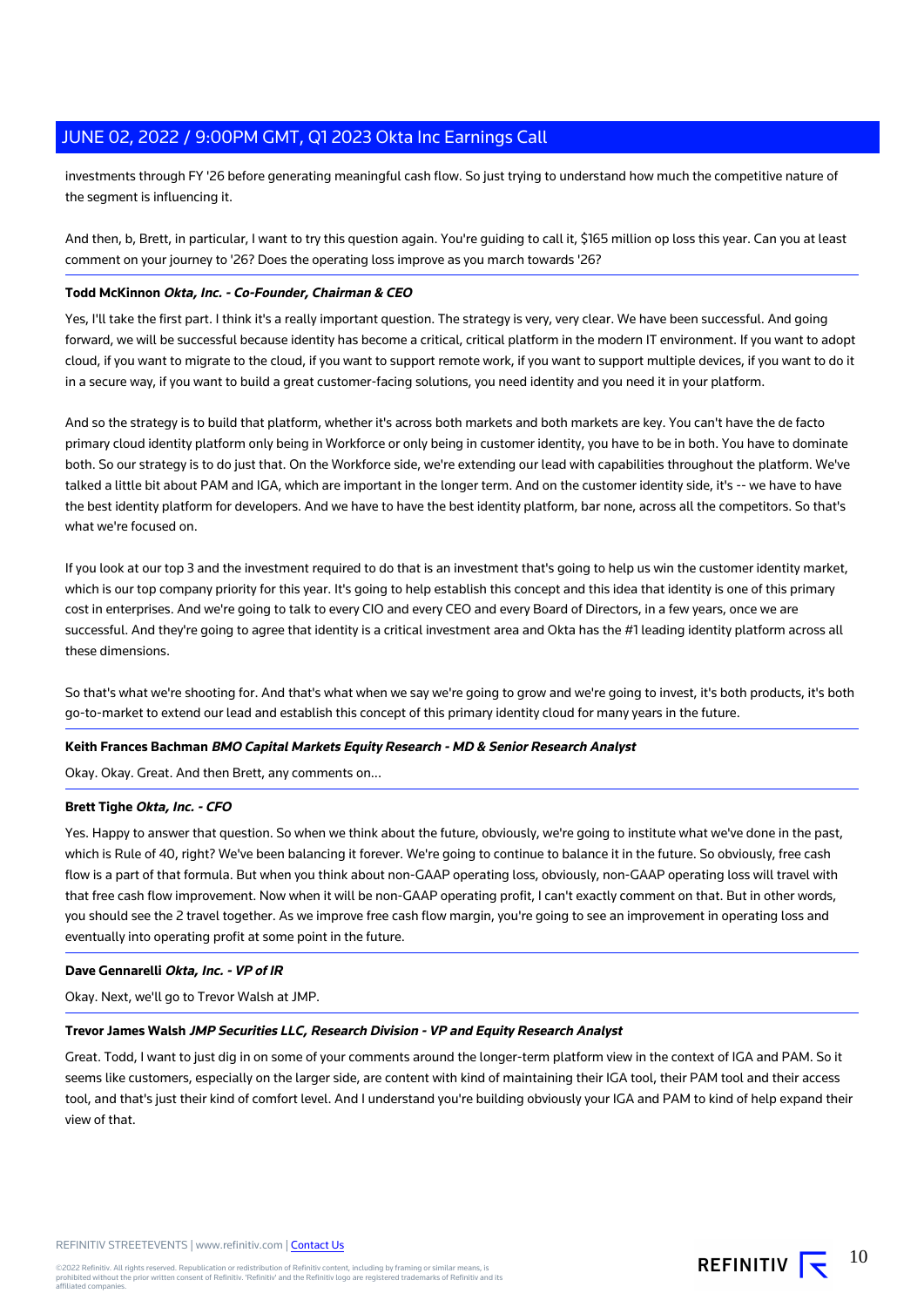But outside of you just releasing those products and them coming to you, what do you feel like is their consolidation kind of drivers on their end? Is it a cost thing? Is it a ease of use? What is it that's going to make them kind of finally, again, regardless of when GA is here of make them kind of make that play?

# **Todd McKinnon Okta, Inc. - Co-Founder, Chairman & CEO**

Yes, I think it's a really good question. And we think about this a lot from the customer lens into the market and then, of course, us as a vendor from our lens into the customer's world. And there's a couple of realities about the market for privileged access and identity governance, specifically. And access management used to be more like this, but we've changed it in that market.

There aren't a lot of good solutions. And if you talk to these customers, even customers that have adopted IGA, they haven't adopted it completely or it's in pockets or it's not covering all the resources and workloads that they wanted to cover and no one loves it. And similar to privileged access, it's worked well in a legacy environment. And so I would say that a majority of the market doesn't have a solution and what it's going to take to get that -- to get those customers to be buyers is to build a great product, and that's what we're focused on.

So I wouldn't think about this as we're going to go replace a bunch of installed IGA or PAM tools. I would think about this as like the next generation of technology is going to need these solutions, and we're going to have the product for that market. In terms of what specifically would drive them to consolidate their existing solutions, I would put out there that in 10 years, they probably will keep those solutions. And people don't change very often. People are pretty reticent to change and it's fine if some of these legacy solutions that are out there for years, years and new years and years. What we're focused on is the next generation, the new projects, the new initiatives that are going to need a better product for the market, and that's what it is.

# **Dave Gennarelli Okta, Inc. - VP of IR**

Next we'll go to Adam Borg at Stifel.

# **Adam Charles Borg Stifel, Nicolaus & Company, Incorporated, Research Division - Associate**

Maybe just for Freddie. So you talked a little bit about the DoD conversations you had yesterday. Maybe just a broader update on the federal vertical, public sector more broadly and kind of how you think about that ramp this year?

# **Jacques Frederic Kerrest Okta, Inc. - Co-Founder, Executive Vice Chairperson & COO**

Yes. Thanks, Adam, for the question and happy to talk about it. I'm glad that you brought it up. The federal government opportunity is a massive one for us. And I'll give you some specific thoughts and then I'll give you also some details that I think are pretty relevant most recently. First of all, we've talked about for a while that part of our big strategic plan, there's a few of them that we're focused on right now for this year and going into next year on customer identity management, around international, we're already in a lot of the places we need to be. So we just need to continue to invest in the right places. And then in federal is a big one for us.

First of all, federal was the biggest deal of our quarter this year -- this quarter in terms of ARR. And that federal division was specifically focused on customer identity and access management. And you really see that the government is thinking about how they can adopt more of these modern solutions for a lot of their forward-thinking initiatives. You -- we've been working for a long time on bolstering up our federal capabilities. And we've got -- we've been FedRAMP Medium, Moderate for some time. We've got FedRAMP High and IL4 that are scheduled for this summer.

We've got a fantastic federal team that's been building up with very, very good results. We've got a government summit that's happening later on this month in Washington, D.C. And the tailwinds in the federal space are the same ones that we've been talking about overall in the business.

First of all, the federal government is adopting more cloud technology, and they want to integrate it into their existing IT infrastructure. Number two, they are going through digital transformation, just like everyone else, and so they're really focused on how they can provide modern solutions, get them up and running quickly and obviously interacting with their third parties. And then third of all, you want to talk about Zero Trust. It's everything from the Biden administration to a lot of the other initiatives that you see coming out of the different departments around mandating multifactor authentication and just mandating better hygiene when it comes to the federal government,

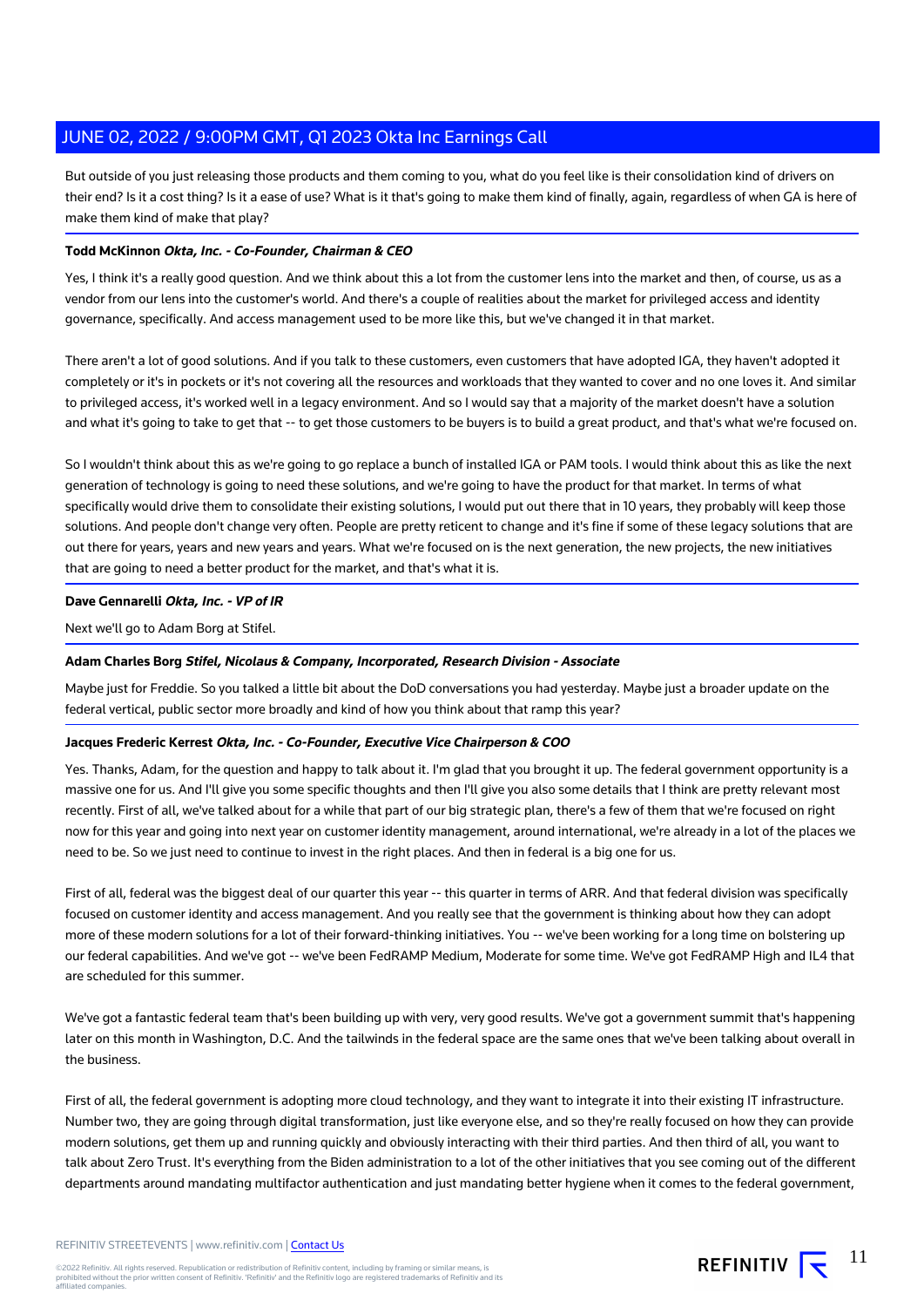which for us is great.

So it is a huge opportunity. It's one we've been investing in intelligently over the last number of years. I think the results this year are going to be good, and they're going to be -- they're going to lead us really well into the coming years as well. So it's a big opportunity for us and something we're really focused on.

### **Dave Gennarelli Okta, Inc. - VP of IR**

Okay. Next up, Rudy Kessinger at D.A. Davidson.

# **Rudy Grayson Kessinger D.A. Davidson & Co., Research Division - SVP & Senior Research Analyst**

Great. Brett, so I mean look, Todd, you've been clear thus far with your comments that you didn't see any material impact from the breach in Q1. But I guess, if we look at the guidance revision, you took the full year revenue guide up by \$25 million, but you had a \$26 million beat in Q1. So really taking down \$1 million ex that. So whereas typically, we would expect it to be raised. So what is the increased level of conservatism in there? And is it around the breach possibly having potential impacts? Or is it more of a increased conservatism from the macro environment? What's the increased level of seemingly conservatism in the revised guidance?

#### **Brett Tighe Okta, Inc. - CFO**

Yes. So we did raise our guidance by \$25 million. And I think we did beat our guidance by \$25 million, so, whatever, \$1 million here or there, it doesn't really matter. But the bottom line is we've got a strong guide, a little over \$1.8 billion, growing 40% at the top end, pretty solid growth given how big we are. But I think the thing when we think about the guidance for the full fiscal year is actually reflecting on Q1 and one of the milestones we had in Q1, which is the sales integration, right?

And any integration or acquisition and integration of 2 companies, the sales integration is one of the biggest milestones there are. And for this integration between Auth0 and Okta, 2 great sales teams being brought together, it's no different, right? It was a great milestone for us. It was a big one for us, and we're pleased with the progress, thus far.

But obviously, we're being thoughtful and prudent around the rate and pace of the continued integration because integration -- there's no end date to integration, right? We're always continuing to make progress. And so when we think about the revenue guidance, we're just being thoughtful from that perspective. And we'll update you, obviously, as we progress through FY '23 on how things are going and give you guys updates on revenue and cRPO, and obviously, billings through the balance of this year.

### **Dave Gennarelli Okta, Inc. - VP of IR**

Okay. Next up, we have Andy Nowinski at Wells Fargo.

# **Justin Micahel Donati Wells Fargo Securities, LLC, Research Division - Associate Analyst**

This is Justin Donati on for Andy. Just one quick one, kind of tying on to an earlier question about competition. Microsoft launched their new Entra product suite this week. So can you just provide any more color on how Okta is competing against Microsoft?

# **Todd McKinnon Okta, Inc. - Co-Founder, Chairman & CEO**

Yes. Happy to do that. The competitive environment we're seeing is really hasn't changed in a number of years. I know we seem to get this question every time we chat and we kind of give the same answer. That's the reality of what we're seeing. And I think the world has -more and more of the world is understanding how important identity is and how critical it is to all the things we talked about, from technology adoption, security, customer management and customer success. And it's really accelerating or it's benefiting from all these accelerated trends.

And I think when we see competition, we see point players that don't have the breadth and scale or we see the big platforms. And Microsoft, as you mentioned, it probably has the most focus of the big platforms. They, traditionally in the legacy world, have the best identity franchise with Active Directory on-premise. And so they've tried to use that to force their way into cloud identity.

And when someone chooses between Microsoft and something like Okta, they're really making a choice between do they want

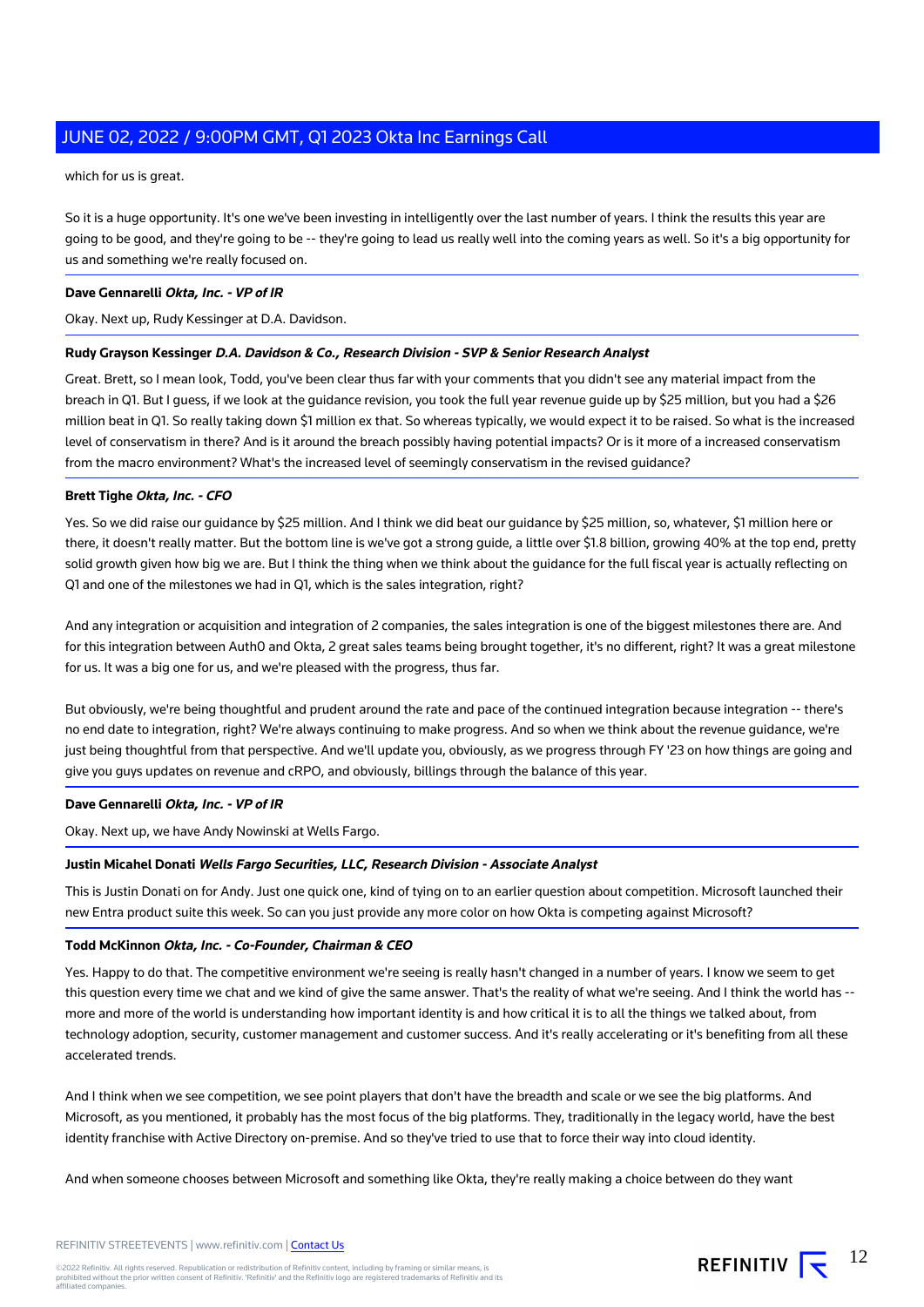independence and neutrality and do they want technical choice with Okta or do they want to be more roped into the -- constrained into the Microsoft ecosystem. And I think if you see all the product announcements, not just the recent ones, Microsoft makes, they're very, very centered on Microsoft technology.

And it makes sense because you wouldn't get promoted if you were the product manager working on their identity technology, and you came up with a great new feature that connected customers to some non-Microsoft technology. So there's a feedback loop into that platform that keeps that system more closed and more constrained and a positive feedback loop in our ecosystem that makes it connected to more things and more vendors want to play with us and want to integrate to us, more developers want to use us. And so that's how we see the market really bifurcating there.

And we think our strategy is right. We think our strategy to be the neutral player and to connect everything and to have the best solutions across all of the identity use cases, whether it's workforce, governance, privileged access, customer identity access management, whether you're developer-centric, whether you're IT-centric, we have the best platform, and that's what we're focused on building.

#### **Dave Gennarelli Okta, Inc. - VP of IR**

Great. Next up, we'll go to Brian Essex at Goldman.

# **Brian Lee Essex Goldman Sachs Group, Inc., Research Division - Equity Analyst**

Great. Maybe just one from me, and I apologize I've been jumping around on a couple of calls so...

#### **Dave Gennarelli Okta, Inc. - VP of IR**

There's a few of them. No worries.

#### **Brian Lee Essex Goldman Sachs Group, Inc., Research Division - Equity Analyst**

Yes. Sorry if I missed it, but maybe just an update on SIEM versus Workforce and maybe if we can spot that between U.S. and international, just to give us a sense for how traction, in particular where SIEM is going and what the current environment, particularly in Europe, might have on the adoption of either one of those segments.

# **Jacques Frederic Kerrest Okta, Inc. - Co-Founder, Executive Vice Chairperson & COO**

Yes. Happy to talk about that, Brian. We updated this group last quarter on the specific breakout between Workforce and SIEM, which if memory serves, and Brett can correct me, with 63% Workforce; 37% SIEM.

# **Brett Tighe Okta, Inc. - CFO**

Yes.

# **Jacques Frederic Kerrest Okta, Inc. - Co-Founder, Executive Vice Chairperson & COO**

There you go. It's a memory from 90 days ago. So we'll be updating that as we go. It is largely unchanged. Revenue splits this quarter were 78%, U.S.; 22% international. But international grew 118% year-over-year. And I think that plays really well into exactly what I was talking about earlier with some of our key strategic pillars. One of those is international. It's been a little bit more challenging, obviously, over the last 24 months, given that we haven't really been able to travel internationally.

That being said, we still had very successful office openings both in Europe, expanding there with our Munich office opening, but also in Japan and Singapore and elsewhere, and those businesses are going very, very well. So we feel like we're in all the right places. Now we just need to accentuate the investments that we've made in those geographies. And I think that's going to start to play out very well. We've hired some amazing leadership to take over those areas as well, international for both Europe and Asia Pacific. And so I'm very optimistic there.

I think that the trends, again, of what we're doing, these are very, very big markets. So it's early days. I mean we're, again, very happy with revenue growth at 65% year-over-year to a \$450 million quarter and the incremental fiscal year guidance to \$1.8 billion-plus for the year, but these are massive markets that are going to have durable growth for the next 3, 5, 10 years.

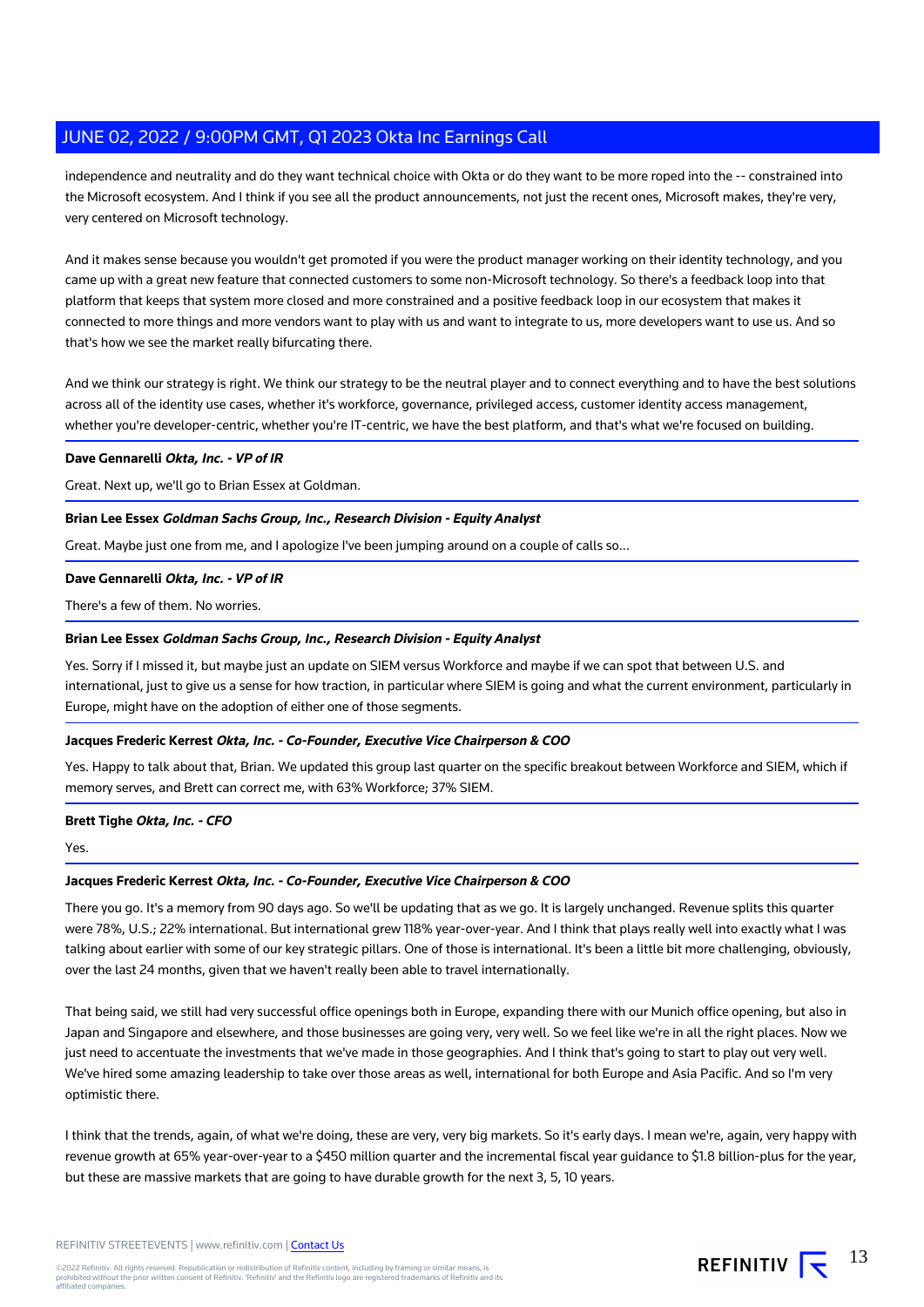And people adopting cloud technology, people putting in place more digital technology for their customers, their partners, their vendors, their suppliers, I mean these are things that people are just getting going on. So I expect that they'll continue to go for some time, and we'll update those specific breakouts from time to time as we go. But we've seen no material change and both sides of the business are doing very well.

Finally, what I would say is we try and be specific in our details around the new customer wins that we highlight in some of the prepared remarks just to give you an idea. So we have a great Fortune 500 insurance company that adopted both the customer Identity Access Management and Workforce at the same time, but we also had Fortune 50 customer Identity and Access Management wins for both Okta and Auth0 separately this quarter, which I think, again, just highlights how powerful having both of those platforms are. And specifically to your original question, how much opportunity there is in customer identity and access management.

### **Brian Lee Essex Goldman Sachs Group, Inc., Research Division - Equity Analyst**

Yes. That was a great answer. One detail, the 28%, 72% split was just all revenue. It wasn't -- that wasn't SIEM or Workforce, just to be clear.

#### **Brett Tighe Okta, Inc. - CFO**

To be clear it's 78%.

#### **Jacques Frederic Kerrest Okta, Inc. - Co-Founder, Executive Vice Chairperson & COO**

It's 78%, 22%, though. So it's 78% U.S.; 22% international, yes.

#### **Dave Gennarelli Okta, Inc. - VP of IR**

All right. Excellent. Next, we'll go to Matt Hedberg at RBC.

#### **Matthew George Hedberg RBC Capital Markets, Research Division - Analyst**

Congrats on the results. You guys are having a lot of success outside the traditional bar network. And I know some of those bar checks can be noisy at times. Now when I hear that large Fortune 500 win through AWS, that's super exciting to me. I guess I'm wondering, can you talk about how your business mix might change from, over time, whether it's from bars, partners, GSIs? Just how that composition might look in the future?

#### **Jacques Frederic Kerrest Okta, Inc. - Co-Founder, Executive Vice Chairperson & COO**

Yes. Happy to talk about that. As you mentioned, we had a really big win for the quarter with a Fortune 500 insurance company that was sourced through AWS. Just to talk first about AWS. AWS is obviously the biggest cloud infrastructure provider out there. We're very proud to partner with them as a global technology partner. We're their preferred partner for identity, which matters. And it matters because we've been working on this relationship now for, I think, 12 or 18 months, and you're really starting to see it bear fruit.

I mean they have -- we're very happy again with the growth in our business and direct sales reps, but they have over 9,000 reps that are co-selling with Okta today. And this partnership is in the very early stages. And it has the opportunity to really be very meaningful for us. So we're pleased with the early momentum. We've already sourced multiple deals from this avenue, and we'll share more as the relationship matures. But I think overall, the channel is maturing. We're not the same company that we were 2 years ago, and we're going to be a very different company 2 years from now. Look, we're going from \$1 billion to \$1.8 billion to \$4 billion around the corner. And that means that there's a lot of things that we're going to keep the same when it comes to our channel in terms of system process, distribution.

But there's also a lot of things that have to change as we grow and as we expand. I think playing right into that international comment that I made earlier. We're not going to have reps in all those places. And so having the right partners that have the right distribution and the capabilities to make it to do these kinds of implementations, both the sourcing side like AWS but also implementation, look, IBM Global Services renamed Kyndryl, they were a great win from last quarter.

REFINITIV STREETEVENTS | www.refinitiv.com | [Contact Us](https://www.refinitiv.com/en/contact-us)

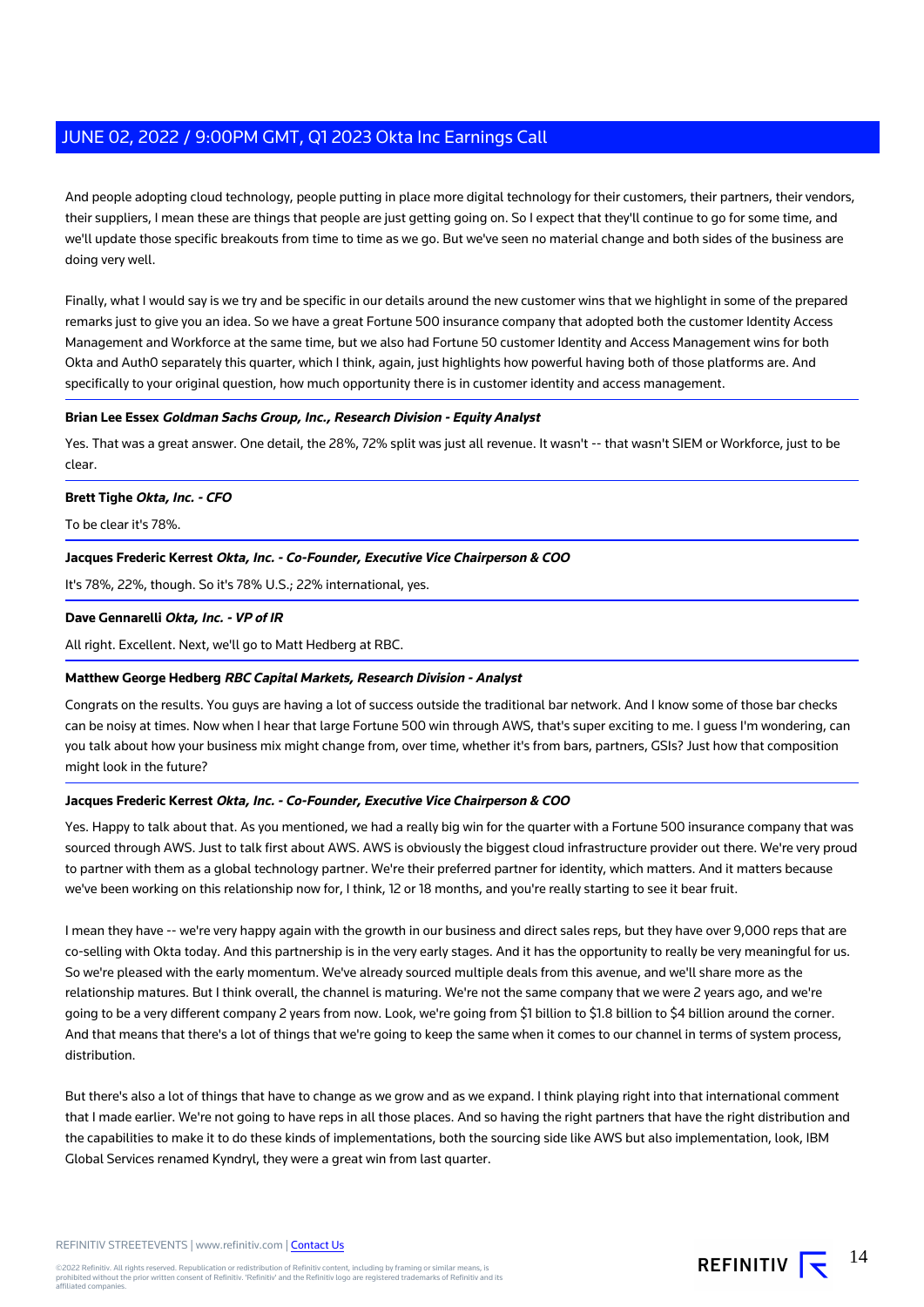And I think that just shows that even the biggest system integrators in the world are realizing the future is different than it was with on-premise technology, and they want to build their practices around us. So we're very excited. I think it's early days for AWS. It's a good telltale sign, but there's going to be a lot more to talk about in the quarters and years ahead.

# **Dave Gennarelli Okta, Inc. - VP of IR**

Okay. Next up, we have Fatima Boolani at Citi.

# **Fatima Aslam Boolani Citigroup Inc., Research Division - Director & Co-Head of Software Research**

Todd, I'll start with you. I think there's a lot of sort of concern in the investor community with respect to enterprise software consumption patterns from the likes of high-tech fintech companies. We've all sort of seen what's happened in the VC community. So I just wanted to get your perspectives on what potential impacts you're seeing or bracing for particularly within the SIEM part of your portfolio and Auth0 specifically because that's a very developer-friendly and developer-oriented solution. And then I have a follow-up for Brett, please.

# **Todd McKinnon Okta, Inc. - Co-Founder, Chairman & CEO**

We're very excited about it. We see a ton of potential. We hear a lot of the anecdotes about concerns and macro and slowdown. But the reality is we're not seeing it in the pipeline or in the business. And so we're executing as we have been, which is we think it's a big opportunity, developer, SIEM, building this primary cloud. And we're watching things, of course, but we're -- we think there's a lot of potential, and we're working hard to capture it.

# **Brett Tighe Okta, Inc. - CFO**

I'll also add to that, Fatima, currently, we're not set up as a consumption-based contractual arrangement. It's a pretty standard by a certain number of AMS over a certain time frame. So it's not like some of the other businesses that are out that are more consumption-based.

#### **Jacques Frederic Kerrest Okta, Inc. - Co-Founder, Executive Vice Chairperson & COO**

Yes. The only other thing I would add to that is the demand remains strong across both sides of the business because of the 3 macro trends we've talked about. I mean the customer base grew 48% to 15,800 and the base of large customers grew at nearly 60%. And our pipeline grows each year, obviously, as the business grows, our pipeline is currently at record levels, so.

# **Fatima Aslam Boolani Citigroup Inc., Research Division - Director & Co-Head of Software Research**

Fair enough. I appreciate that color. Brett, for you, just on the software backlog and sort of the orientation towards having us think about RPO and cRPO is kind of more of the guiding light for the business and how to think about forward momentum. Can you give us a little bit more flavor of the composition of that backlog type at a higher level between new business, renewal business and expansion business? And the reason I ask is because I wanted to get a better flavor of how I should think about dollar-based net retention moving forward as you've lapped through Auth0. And that's it for me.

#### **Brett Tighe Okta, Inc. - CFO**

Yes, there's no difference to have the RPO or current RPO. I would say I'd probably look at current RPO before I look at RPO, because RPO can be influenced by duration and whatnot on contracts. But the current RPO yes, it's pretty similar to what it has been in the past. And from a net retention perspective, you can see it's been strong, 123% above our stated range, which has been what we thought was 115%to 120%. We were above it again for this quarter. So we're very pleased with the outcome for the quarter.

And I think it really just speaks to the strength in our business, especially on the gross retention, you heard that earlier today in the call. I fundamentally believe that you don't get the right to get an upsell until you do a good job on the gross retention side of the house. So if we deliver success on an everyday basis, that gets us the right to get that upsell. And so we've had great gross retention, and it's been ticking up a little bit as we've gone through the pandemic and exiting the pandemic. So we're really pleased with where things are at currently.

# **Dave Gennarelli Okta, Inc. - VP of IR**

Okay. I think we got to everybody's questions. That's great. That's it for today's meeting. If you have any follow-up questions after this, you can e-mail ir@investor@okta.com. And otherwise, we'll see you next quarter. Thank you.